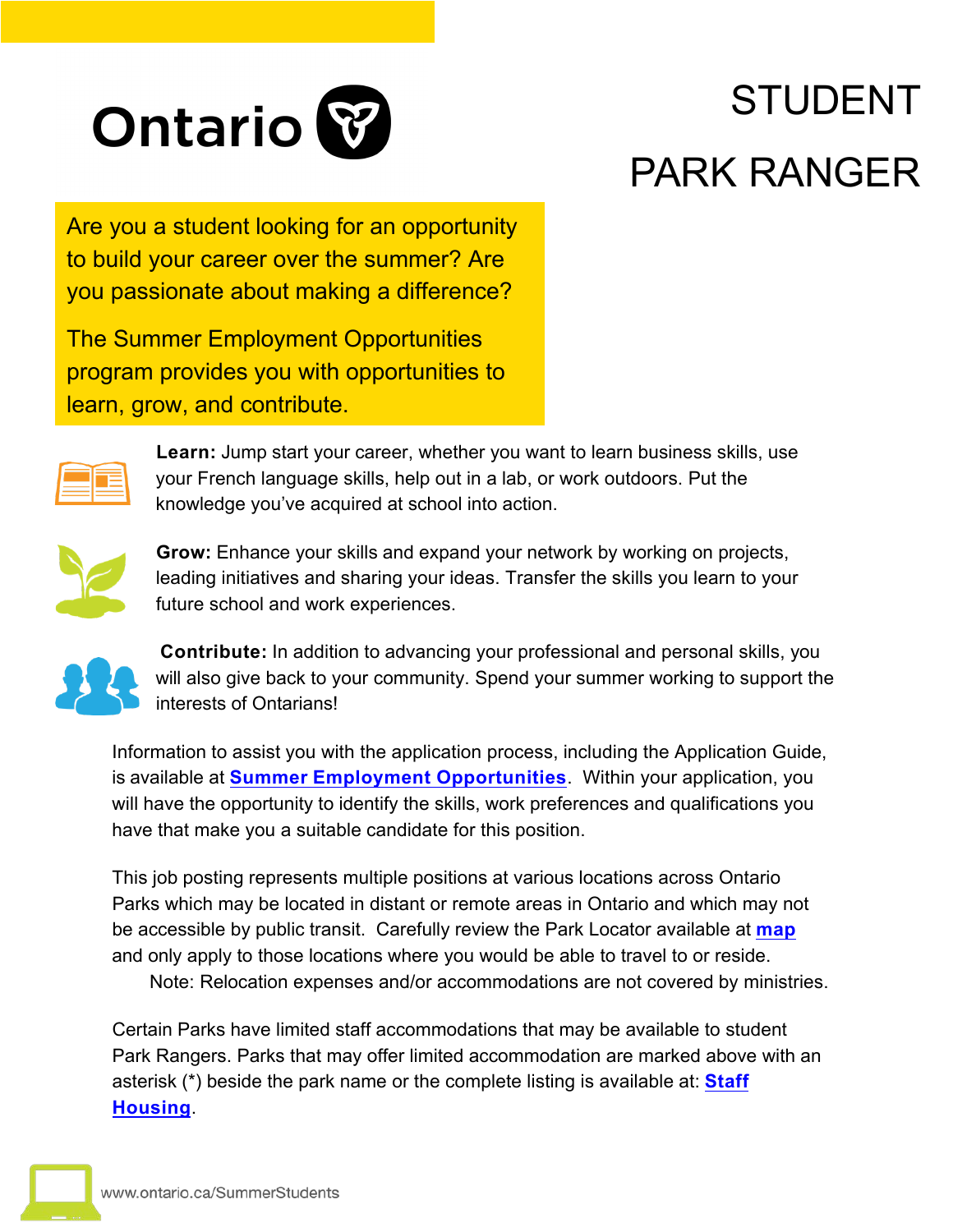### **What can I expect to do in this role?**

In a provincial park environment, there are many types of Park Ranger positions:



**Gate Attendant** – Welcomes visitors, issues park permits, and responds to customer inquiries. Gate Attendants welcome everyone into a Provincial Park.



**Interior Ranger** – Maintains remote "back country" areas of the parks reaching remote campsites by boat, portaging or hiking.



**Administrative Assistant** – Assists with clerical work and park administration. This position plays a key role in assisting with finances and scheduling.



**GIS Data Technician** – Uses Geographic Information Systems (GIS) software to conduct data and spatial trend analysis. This position contributes to vital park development and species management projects.



**Trail Maintenance** – Ensures trails are accessible and safe for users by removing brush, up keeping trail surfaces and conducting inspections.



**Discovery Ranger** – Assists in developing and delivering programs to help visitors connect with the natural and cultural resources found within the park. This position supports conservation efforts by monitoring species that are invasive or at risk.



**Maintenance Worker** – Provides crucial services to the park and visitors, employees work to ensure parks are maintained, pristine, and ready for guests.



**Park Planner** – Actively assists in the park planning program, enabling the continued growth of Ontario Parks.



**Park Store Sales Clerk** – Assists in maintaining park stores and gift boutiques. This position involves managing rentals, providing customer service and performing clerical work.

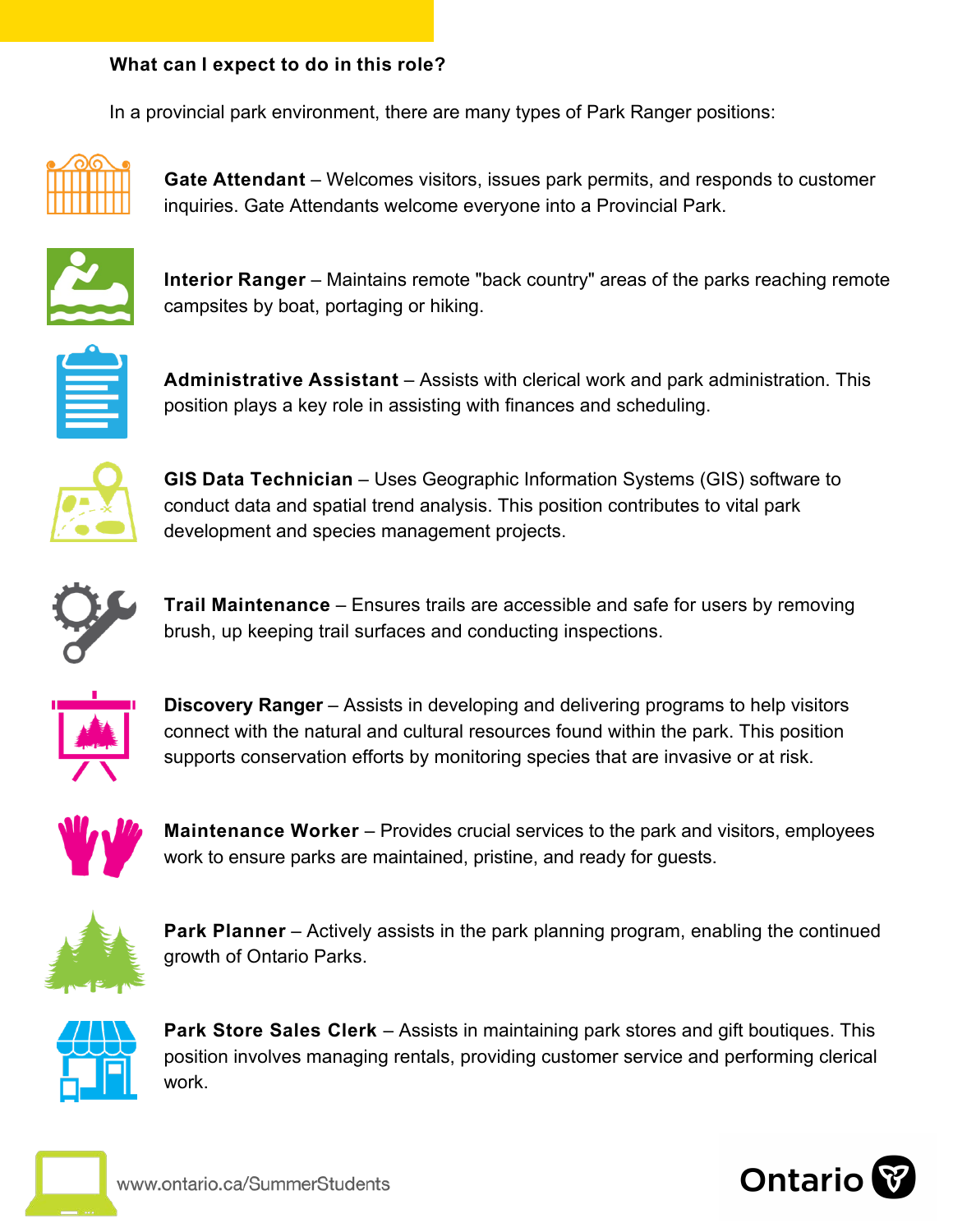## **How do I qualify?**

## **Mandatory**

Applicants must meet **all** eligibility criteria on the first day of employment.



## **1. Student Status**

All summer jobs require a "student" status. A student is defined as someone enrolled in a secondary, or post-secondary institution (currently or for the fall semester) or has graduated within the past six months. If you graduated in January, you could apply for and start a summer student position in the Ontario Public Service up until June of that year.



## **2. Age**

You must be a minimum of 15 years of age. Certain positions require you to be at least 18 years old. There is no maximum age limit for applying to summer student positions. Age parameters will be provided on the job advertisements and you must meet all age requirements by May 1st.



# **3. Residency**

You must be a resident of Ontario during the term of employment.



## **4. Work status - ability to work in Canada**

You must be legally entitled to work in Canada. You are also required to have a valid Social Insurance Number (SIN) upon being hired.

## **Communication and Customer Service Skills**

- You apply your verbal and written communication skills to communicate information related to programs, prepare a variety of documents, and respond to public and/or internal inquiries by phone, email, and in-person.
- You apply your initiative and interpersonal skills to work collaboratively within a team environment.
- You plan, organize and prioritize your work to meet competing deadlines.